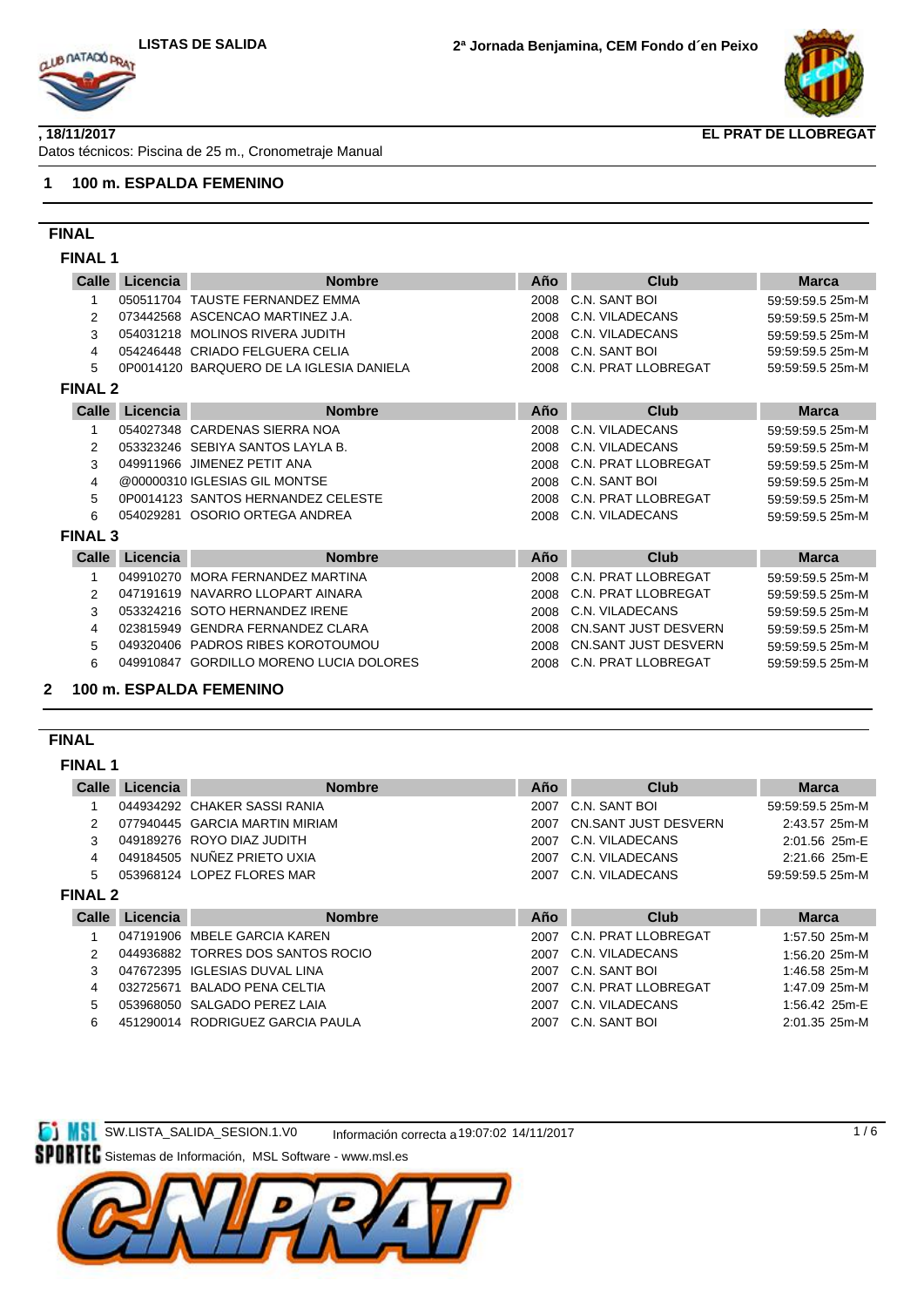

#### **, 18/11/2017**

Datos técnicos: Piscina de 25 m., Cronometraje Manual

### **3 100 m. ESPALDA MASCULINO**

## **FINAL**

**FINAL 1**

| Calle<br>Licencia        | <b>Nombre</b>                    | Año                                                                                                                                                                                                                                                                                                                                                                                                                                                                                                                                    | Club                        | <b>Marca</b>     |
|--------------------------|----------------------------------|----------------------------------------------------------------------------------------------------------------------------------------------------------------------------------------------------------------------------------------------------------------------------------------------------------------------------------------------------------------------------------------------------------------------------------------------------------------------------------------------------------------------------------------|-----------------------------|------------------|
|                          |                                  | 2008                                                                                                                                                                                                                                                                                                                                                                                                                                                                                                                                   | C.N. SANT BOI               | 59:59:59.5 25m-M |
|                          |                                  | 2008                                                                                                                                                                                                                                                                                                                                                                                                                                                                                                                                   | C.N. PRAT LLOBREGAT         | 59:59:59.5 25m-M |
| 054027957                |                                  | 2008                                                                                                                                                                                                                                                                                                                                                                                                                                                                                                                                   | C.N. VILADECANS             | 59:59:59.5 25m-M |
|                          |                                  | 2008                                                                                                                                                                                                                                                                                                                                                                                                                                                                                                                                   | C.N. VILADECANS             | 59:59:59.5 25m-M |
|                          |                                  | 2008                                                                                                                                                                                                                                                                                                                                                                                                                                                                                                                                   | C.N. PRAT LLOBREGAT         | 59:59:59.5 25m-M |
|                          |                                  | 2008                                                                                                                                                                                                                                                                                                                                                                                                                                                                                                                                   | C.N. SANT BOI               | 59:59:59.5 25m-M |
| <b>FINAL 2</b>           |                                  |                                                                                                                                                                                                                                                                                                                                                                                                                                                                                                                                        |                             |                  |
| <b>Calle</b><br>Licencia | <b>Nombre</b>                    | Año                                                                                                                                                                                                                                                                                                                                                                                                                                                                                                                                    | Club                        | <b>Marca</b>     |
|                          |                                  | 2008                                                                                                                                                                                                                                                                                                                                                                                                                                                                                                                                   | C.N. VILADECANS             | 59:59:59.5 25m-M |
|                          |                                  | 2008                                                                                                                                                                                                                                                                                                                                                                                                                                                                                                                                   | C.N. VILADECANS             | 59:59:59.5 25m-M |
|                          |                                  | 2008                                                                                                                                                                                                                                                                                                                                                                                                                                                                                                                                   | C.N. SANT BOI               | 59:59:59.5 25m-M |
|                          |                                  | 2008                                                                                                                                                                                                                                                                                                                                                                                                                                                                                                                                   | C.N. SANT BOI               | 59:59:59.5 25m-M |
|                          |                                  | 2008                                                                                                                                                                                                                                                                                                                                                                                                                                                                                                                                   | <b>CN.SANT JUST DESVERN</b> | 59:59:59.5 25m-M |
|                          |                                  | 2008                                                                                                                                                                                                                                                                                                                                                                                                                                                                                                                                   | C.N. VILADECANS             | 59:59:59.5 25m-M |
| <b>FINAL 3</b>           |                                  |                                                                                                                                                                                                                                                                                                                                                                                                                                                                                                                                        |                             |                  |
| Calle<br>Licencia        | <b>Nombre</b>                    | Año                                                                                                                                                                                                                                                                                                                                                                                                                                                                                                                                    | Club                        | <b>Marca</b>     |
|                          |                                  | 2008                                                                                                                                                                                                                                                                                                                                                                                                                                                                                                                                   | C.N. SANT BOI               | 59:59:59.5 25m-M |
|                          |                                  | 2008                                                                                                                                                                                                                                                                                                                                                                                                                                                                                                                                   | C.N. PRAT LLOBREGAT         | 59:59:59.5 25m-M |
|                          |                                  | 2008                                                                                                                                                                                                                                                                                                                                                                                                                                                                                                                                   | C.N. VILADECANS             | 59:59:59.5 25m-M |
|                          |                                  | 2008                                                                                                                                                                                                                                                                                                                                                                                                                                                                                                                                   | <b>CN.SANT JUST DESVERN</b> | 59:59:59.5 25m-M |
|                          |                                  | 2008                                                                                                                                                                                                                                                                                                                                                                                                                                                                                                                                   | C.N. PRAT LLOBREGAT         | 59:59:59.5 25m-M |
|                          | 047193438 PIQUERAS LEBRÓN MARCOS |                                                                                                                                                                                                                                                                                                                                                                                                                                                                                                                                        |                             |                  |
|                          |                                  | P00851002 IBARRA CARO RUBEN<br>0P0014121 GONZALEZ AGÜERO IVAN<br>LINARES MARQUES ALEJANDRO<br>054028353 DOMENECH BAEZ MARC<br>0P0014124 ALBURQUERQUE JAREÑO UNAI<br>048163446 MUÑOZ OLIVERA LEO<br>053324654 BARCELO RUIZ IAN<br>053324209 BARJA MARTINEZ OSCAR<br>047674594 FERNANDEZ CARRASCO ERIC<br>021764246 SALA PEREZ VICTOR<br>Y5418416K PLANCKE SANTIAGO<br>053969249 RUIZ JIMENEZ GUSTAVO<br>047673412 RECOBENIS RUBIO JAN<br>032725672 BALADO PENA IAGO<br>053324554 GOMEZ-FLOR RODRIGUEZ IKER<br>021776400 MORESO HORN NIL |                             |                  |

#### **FINAL**

#### **FINAL 1**

| Calle          | Licencia | <b>Nombre</b>                      | Año  | Club                     | <b>Marca</b>     |
|----------------|----------|------------------------------------|------|--------------------------|------------------|
|                |          | 048266433 VISCARRI PARDO ALEJANDRO | 2007 | CN.SANT JUST DESVERN     | 59:59:59.5 25m-M |
| 2              |          | 047191064 ROBLES DIAZ JONATHAN     |      | 2007 C.N. PRAT LLOBREGAT | 59:59:59.5 25m-M |
| 3              |          | 053323854 RUIZ JIMENEZ RICARDO     |      | 2007 C.N. VILADECANS     | 59:59:59.5 25m-M |
| 4              |          | P00655102 VILLELLAS ANGULO PAU     | 2007 | CN.SANT JUST DESVERN     | 59:59:59.5 25m-M |
| 5              |          | 026070592 PAZ PELAEZ ALEX          |      | 2007 C.N. PRAT LLOBREGAT | 59:59:59.5 25m-M |
| <b>FINAL 2</b> |          |                                    |      |                          |                  |
|                |          |                                    |      |                          |                  |
| Calle          | Licencia | <b>Nombre</b>                      | Año  | Club                     | <b>Marca</b>     |
|                |          | 026063252 SIRUELA PADILLA IVAN     | 2007 | C.N. SANT BOI            | 2:36.49 25m-M    |
| 2              |          | 048068156 MOLINE HERRERO MAX       | 2007 | CN.SANT JUST DESVERN     | 2:09.16 25m-E    |
| 3              |          | Y1636071A GEORGIEV GRIGOROV MARTIN | 2007 | C.N. PRAT LLOBREGAT      | 1:52.26 25m-M    |
| 4              |          | 053322394 VALERA BERENGUER HUGO    |      | 2007 C.N. VILADECANS     | $1:53.41$ 25m-M  |
| 5              |          | 021772397 GARCIA CUEVAS POL        |      | 2007 C.N. SANT BOL       | 2:09.70 25m-M    |

6 047864195 PONCE GOMEZ IVAN 2007 C.N. SANT BOI 59:59:59.5 25m-M



**SW.LISTA\_SALIDA\_SESION.1.VO** Información correcta a19:07:02 14/11/2017

Sistemas de Información, MSL Software - www.msl.es

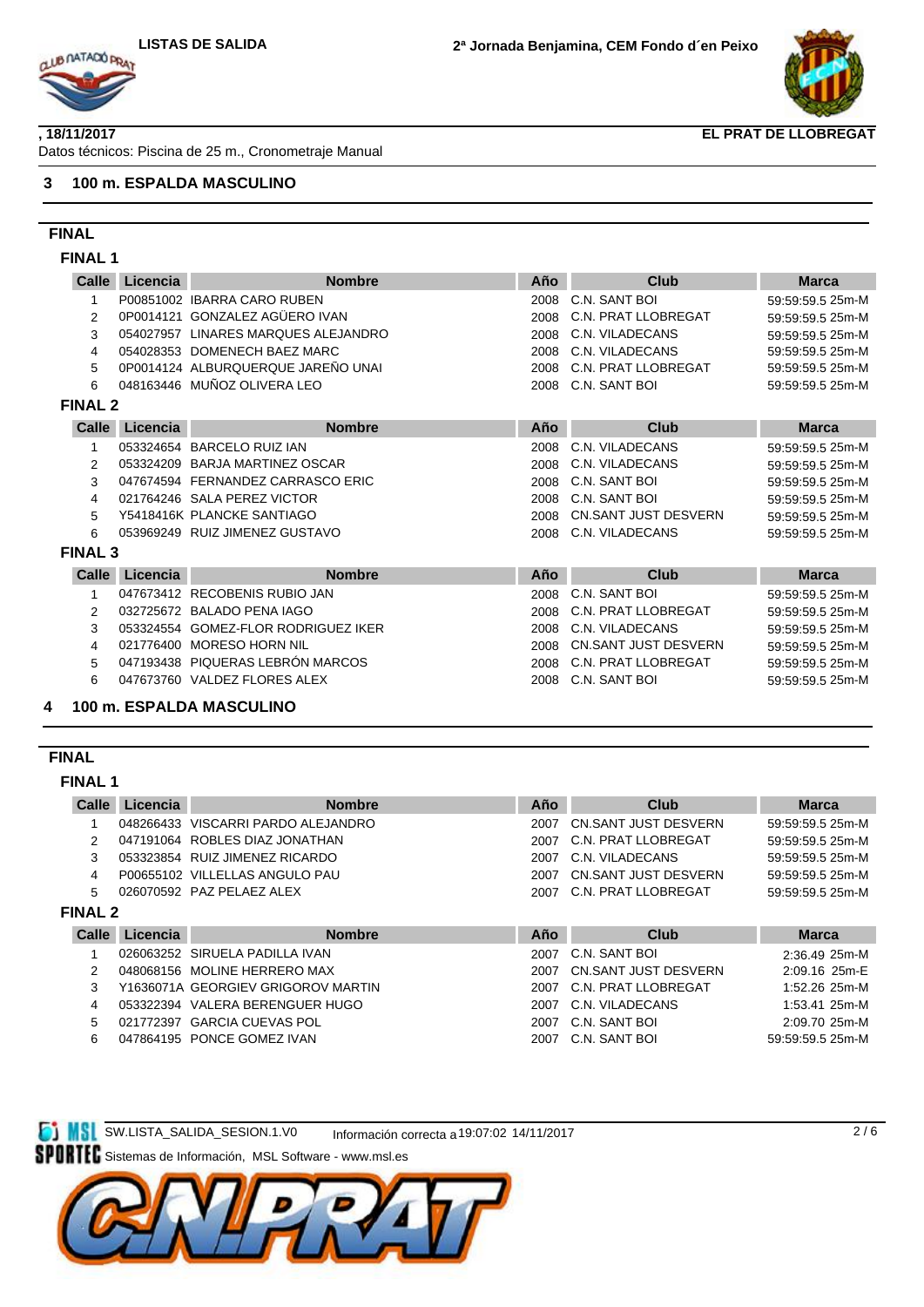

#### **, 18/11/2017**

Datos técnicos: Piscina de 25 m., Cronometraje Manual

#### **FINAL**

### **Calle Nombre Club Marca Licencia Año FINAL 3** 1 049910784 MAGEM RIERA SAMUEL 2007 C.N. PRAT LLOBREGAT 1:50.71 25m-M 2 047670576 GINER GERALDES SAMUEL 2007 C.N. SANT BOI 1:40.84 25m-M 3 P00456171 TAUSTE FERNANDEZ ALEX 2007 C.N. SANT BOI 1:28.40 25m-M 4 048165400 ROSAL DELGADO DANIEL 2007 C.N. SANT BOI 1:39.78 25m-M 5 053324247 CARBALLAR GARCIA UNAI 2007 C.N. VILADECANS 1:45.57 25m-E 6 047191185 PELAEZ GOMEZ MIGUEL ANGEL 2007 C.N. PRAT LLOBREGAT 1:51.81 25m-M

#### **5 50 m. MARIPOSA FEMENINO**

## **FINAL**

## **FINAL 1**

| Calle          | Licencia  | <b>Nombre</b>                            | Año  | Club                        | <b>Marca</b>     |
|----------------|-----------|------------------------------------------|------|-----------------------------|------------------|
|                |           | 053323246 SEBIYA SANTOS LAYLA B.         | 2008 | C.N. VILADECANS             | 59:59:59.5 25m-M |
| 2              |           | 054246448 CRIADO FELGUERA CELIA          | 2008 | C.N. SANT BOI               | 59:59:59.5 25m-M |
| 3              |           | 054029281 OSORIO ORTEGA ANDREA           | 2008 | C.N. VILADECANS             | 59:59:59.5 25m-M |
| 4              |           | 054031218 MOLINOS RIVERA JUDITH          | 2008 | C.N. VILADECANS             | 59:59:59.5 25m-M |
| 5              |           | 073442568 ASCENCAO MARTINEZ J.A.         | 2008 | C.N. VILADECANS             | 59:59:59.5 25m-M |
| <b>FINAL 2</b> |           |                                          |      |                             |                  |
| <b>Calle</b>   | Licencia  | <b>Nombre</b>                            | Año  | <b>Club</b>                 | <b>Marca</b>     |
|                |           | 053324216 SOTO HERNANDEZ IRENE           | 2008 | C.N. VILADECANS             | 59:59:59.5 25m-M |
| 2              | 049910847 | <b>GORDILLO MORENO LUCIA DOLORES</b>     | 2008 | C.N. PRAT LLOBREGAT         | 59:59:59.5 25m-M |
| 3              |           | 0P0014120 BARQUERO DE LA IGLESIA DANIELA | 2008 | C.N. PRAT LLOBREGAT         | 1:25.32 25m-M    |
| 4              |           | 0P0014123 SANTOS HERNANDEZ CELESTE       | 2008 | C.N. PRAT LLOBREGAT         | 1:25.45 25m-M    |
| 5              |           | 049911966 JIMENEZ PETIT ANA              | 2008 | C.N. PRAT LLOBREGAT         | 59:59:59.5 25m-M |
| 6              |           | 054027348 CARDENAS SIERRA NOA            | 2008 | C.N. VILADECANS             | 59:59:59.5 25m-M |
| <b>FINAL 3</b> |           |                                          |      |                             |                  |
| Calle          | Licencia  | <b>Nombre</b>                            | Año  | Club                        | <b>Marca</b>     |
|                |           | @00000310 IGLESIAS GIL MONTSE            | 2008 | C.N. SANT BOI               | 1:09.78 25m-M    |
| 2              | 023815949 | <b>GENDRA FERNANDEZ CLARA</b>            | 2008 | CN.SANT JUST DESVERN        | 1:02.78 25m-M    |
| 3              | 050511704 | TAUSTE FERNANDEZ EMMA                    | 2008 | C.N. SANT BOI               | 52.31 25m-M      |
| 4              |           | 049320406 PADROS RIBES KOROTOUMOU        | 2008 | <b>CN.SANT JUST DESVERN</b> | 54.92 50m-E      |
| 5              |           | 047191619 NAVARRO LLOPART AINARA         | 2008 | C.N. PRAT LLOBREGAT         | 1:06.09 25m-M    |
| 6              |           | 049910270 MORA FERNANDEZ MARTINA         | 2008 | C.N. PRAT LLOBREGAT         | 1:11.88 25m-M    |
|                |           |                                          |      |                             |                  |

#### **6 100 m. MARIPOSA FEMENINO**

## **FINAL**

#### **FINAL 1**

| Licencia | <b>Nombre</b> | Año                                                                                                                                                                | Club | <b>Marca</b>                                                                                    |
|----------|---------------|--------------------------------------------------------------------------------------------------------------------------------------------------------------------|------|-------------------------------------------------------------------------------------------------|
|          |               | 2007                                                                                                                                                               |      | 59:59:59.5 25m-M                                                                                |
|          |               | 2007                                                                                                                                                               |      | 59:59:59.5 25m-M                                                                                |
|          |               | 2007                                                                                                                                                               |      | 59:59:59.5 25m-M                                                                                |
|          |               | 2007                                                                                                                                                               |      | 59:59:59.5 25m-M                                                                                |
|          |               | 2007                                                                                                                                                               |      | 59:59:59.5 25m-M                                                                                |
|          | Calle         | 032725671 BALADO PENA CELTIA<br>044936882 TORRES DOS SANTOS ROCIO<br>047672395 IGLESIAS DUVAL LINA<br>047191906 MBELE GARCIA KAREN<br>044934292 CHAKER SASSI RANIA |      | C.N. PRAT LLOBREGAT<br>C.N. VILADECANS<br>C.N. SANT BOI<br>C.N. PRAT LLOBREGAT<br>C.N. SANT BOI |

**ET MSL SW.LISTA\_SALIDA\_SESION.1.V0** Información correcta a19:07:02 14/11/2017

Sistemas de Información, MSL Software - www.msl.es

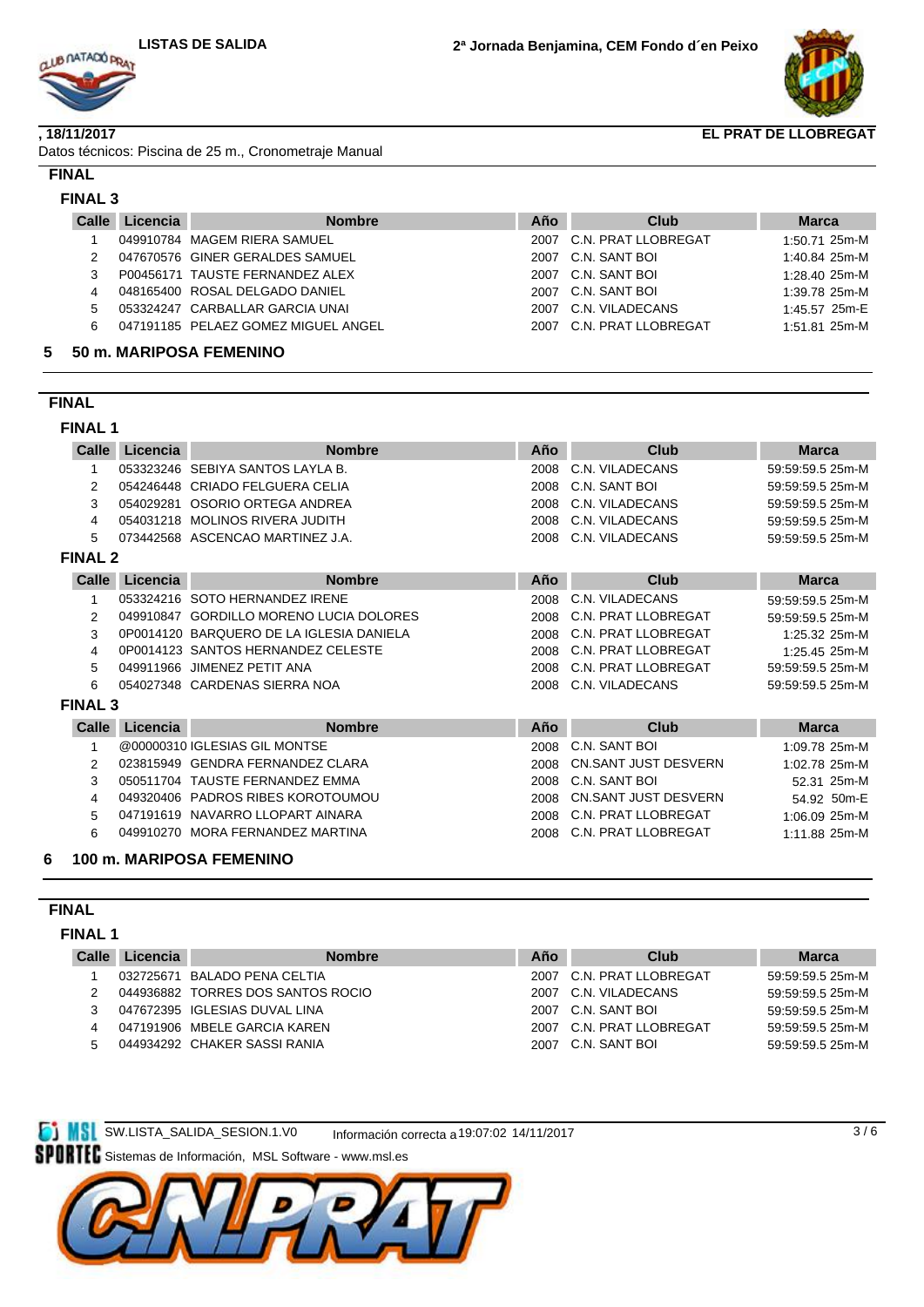

#### **, 18/11/2017**

Datos técnicos: Piscina de 25 m., Cronometraje Manual

#### **FINAL**

# **FINAL 2**

| <b>Calle</b> | Licencia | <b>Nombre</b>                    | Año  | Club                 | <b>Marca</b>     |
|--------------|----------|----------------------------------|------|----------------------|------------------|
|              |          | 049189276 ROYO DIAZ JUDITH       | 2007 | C.N. VILADECANS      | 59:59:59.5 25m-M |
| 2            |          | 053968124 LOPEZ FLORES MAR       | 2007 | C.N. VILADECANS      | 59:59:59.5 25m-M |
|              |          | 451290014 RODRIGUEZ GARCIA PAULA |      | 2007 C.N. SANT BOL   | 59:59:59.5 25m-M |
| 4            |          | 077940445 GARCIA MARTIN MIRIAM   | 2007 | CN.SANT JUST DESVERN | 59:59:59.5 25m-M |
| 5            |          | 053968050 SALGADO PEREZ LAIA     | 2007 | C.N. VILADECANS      | 59:59:59.5 25m-M |
| 6            |          | 049184505 NUÑEZ PRIETO UXIA      | 2007 | C.N. VILADECANS      | 59:59:59.5 25m-M |
|              |          | <b>EQ 44 MADIDOOA MACQUU INQ</b> |      |                      |                  |

## **7 50 m. MARIPOSA MASCULINO**

# **FINAL**

## **FINAL 1**

| Calle          | Licencia       | <b>Nombre</b>                       | Año  | Club                        | <b>Marca</b>     |
|----------------|----------------|-------------------------------------|------|-----------------------------|------------------|
| 1              |                | 054028353 DOMENECH BAEZ MARC        | 2008 | C.N. VILADECANS             | 59:59:59.5 25m-M |
| 2              |                | 053969249 RUIZ JIMENEZ GUSTAVO      | 2008 | C.N. VILADECANS             | 59:59:59.5 25m-M |
| 3              |                | Y5418416K PLANCKE SANTIAGO          | 2008 | <b>CN.SANT JUST DESVERN</b> | 59:59:59.5 25m-M |
| 4              |                | 053324654 BARCELO RUIZ IAN          | 2008 | C.N. VILADECANS             | 59:59:59.5 25m-M |
| 5              |                | 054027957 LINARES MARQUES ALEJANDRO | 2008 | C.N. VILADECANS             | 59:59:59.5 25m-M |
| 6              |                | 053324209 BARJA MARTINEZ OSCAR      | 2008 | C.N. VILADECANS             | 59:59:59.5 25m-M |
| <b>FINAL 2</b> |                |                                     |      |                             |                  |
| Calle          | Licencia       | <b>Nombre</b>                       | Año  | Club                        | <b>Marca</b>     |
| $\mathbf{1}$   |                | 047673412 RECOBENIS RUBIO JAN       | 2008 | C.N. SANT BOI               | 59:59:59.5 25m-M |
| $\overline{2}$ |                | 0P0014124 ALBURQUERQUE JAREÑO UNAI  | 2008 | C.N. PRAT LLOBREGAT         | 1:17.06 25m-M    |
| 3              |                | 047193438 PIQUERAS LEBRÓN MARCOS    | 2008 | C.N. PRAT LLOBREGAT         | 1:08.94 25m-M    |
| 4              |                | 047673760 VALDEZ FLORES ALEX        | 2008 | C.N. SANT BOI               | 1:11.42 25m-M    |
| 5              |                | 021776400 MORESO HORN NIL           | 2008 | <b>CN.SANT JUST DESVERN</b> | 59:59:59.5 25m-M |
| 6              |                | 053324554 GOMEZ-FLOR RODRIGUEZ IKER | 2008 | C.N. VILADECANS             | 59:59:59.5 25m-M |
| <b>FINAL 3</b> |                |                                     |      |                             |                  |
|                | Calle Licencia | <b>Nombre</b>                       | Año  | <b>Club</b>                 | <b>Marca</b>     |
| 1              |                | 0P0014121 GONZALEZ AGÜERO IVAN      | 2008 | C.N. PRAT LLOBREGAT         | 1:02.57 25m-M    |
| 2              |                | 032725672 BALADO PENA IAGO          | 2008 | C.N. PRAT LLOBREGAT         | 56.01 50m-E      |
| 3              |                | 021764246 SALA PEREZ VICTOR         | 2008 | C.N. SANT BOI               | 48.84 50m-E      |
| 4              |                | 048163446 MUÑOZ OLIVERA LEO         | 2008 | C.N. SANT BOI               | 54.92 50m-E      |
| 5              |                | 047674594 FERNANDEZ CARRASCO ERIC   | 2008 | C.N. SANT BOI               | 56.67 50m-E      |
| 6              |                | P00851002 IBARRA CARO RUBEN         | 2008 | C.N. SANT BOI               | 1:03.20 25m-M    |
| 8              |                | 100 m. MARIPOSA MASCULINO           |      |                             |                  |

## **FINAL**

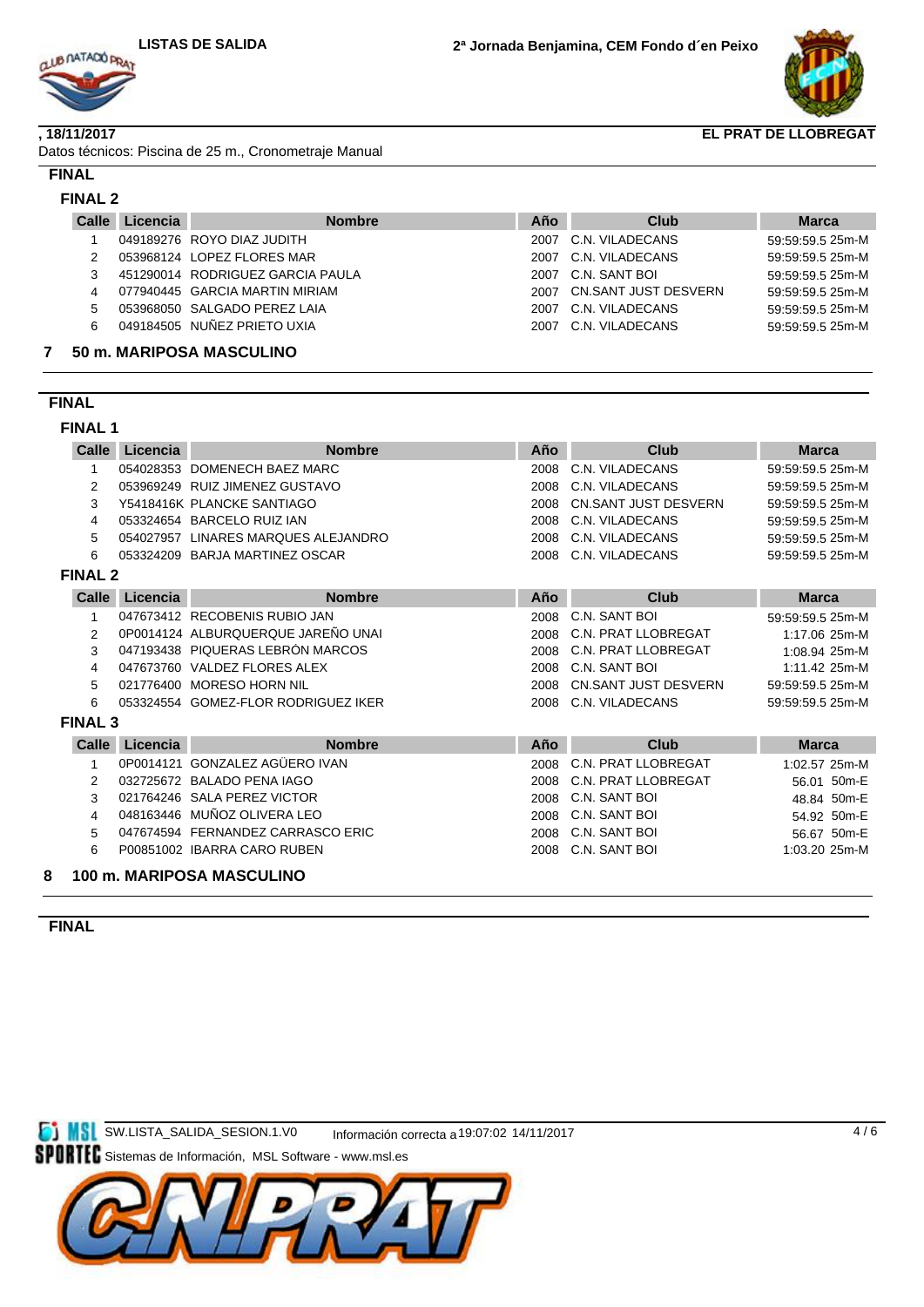



#### **, 18/11/2017**

| Datos técnicos: Piscina de 25 m., Cronometraje Manual |  |
|-------------------------------------------------------|--|
|-------------------------------------------------------|--|

# **FINAL**

| Calle          | Licencia       | <b>Nombre</b>                       | Año  | <b>Club</b>                 | <b>Marca</b>     |
|----------------|----------------|-------------------------------------|------|-----------------------------|------------------|
| $\mathbf 1$    |                | 048068156 MOLINE HERRERO MAX        | 2007 | CN.SANT JUST DESVERN        | 59:59:59.5 25m-M |
| 2              |                | P00456171 TAUSTE FERNANDEZ ALEX     | 2007 | C.N. SANT BOI               | 59:59:59.5 25m-M |
| 3              |                | 053323854 RUIZ JIMENEZ RICARDO      | 2007 | C.N. VILADECANS             | 59:59:59.5 25m-M |
| 4              |                | 053324247 CARBALLAR GARCIA UNAI     | 2007 | C.N. VILADECANS             | 59:59:59.5 25m-M |
| 5              |                | P00655102 VILLELLAS ANGULO PAU      | 2007 | CN.SANT JUST DESVERN        | 59:59:59.5 25m-M |
| <b>FINAL 2</b> |                |                                     |      |                             |                  |
|                | Calle Licencia | <b>Nombre</b>                       | Año  | Club                        | <b>Marca</b>     |
| 1              |                | 049910784 MAGEM RIERA SAMUEL        | 2007 | <b>C.N. PRAT LLOBREGAT</b>  | 59:59:59.5 25m-M |
| 2              |                | 048165400 ROSAL DELGADO DANIEL      | 2007 | C.N. SANT BOI               | 59:59:59.5 25m-M |
| 3              |                | 047864195 PONCE GOMEZ IVAN          | 2007 | C.N. SANT BOI               | 59:59:59.5 25m-M |
| 4              |                | 021772397 GARCIA CUEVAS POL         | 2007 | C.N. SANT BOI               | 59:59:59.5 25m-M |
| 5              |                | Y1636071A GEORGIEV GRIGOROV MARTIN  | 2007 | C.N. PRAT LLOBREGAT         | 59:59:59.5 25m-M |
| 6              |                | 053322394 VALERA BERENGUER HUGO     | 2007 | C.N. VILADECANS             | 59:59:59.5 25m-M |
| <b>FINAL 3</b> |                |                                     |      |                             |                  |
| <b>Calle</b>   | Licencia       | <b>Nombre</b>                       | Año  | Club                        | <b>Marca</b>     |
| 1              |                | 047191185 PELAEZ GOMEZ MIGUEL ANGEL | 2007 | <b>C.N. PRAT LLOBREGAT</b>  | 59:59:59.5 25m-M |
| $\overline{2}$ |                | 026070592 PAZ PELAEZ ALEX           | 2007 | C.N. PRAT LLOBREGAT         | 59:59:59.5 25m-M |
| 3              |                | 048266433 VISCARRI PARDO ALEJANDRO  | 2007 | <b>CN.SANT JUST DESVERN</b> | 59:59:59.5 25m-M |
| 4              |                | 026063252 SIRUELA PADILLA IVAN      | 2007 | C.N. SANT BOI               | 59:59:59.5 25m-M |
| 5              |                | 047191064 ROBLES DIAZ JONATHAN      | 2007 | C.N. PRAT LLOBREGAT         | 59:59:59.5 25m-M |
| 6              |                | 047670576 GINER GERALDES SAMUEL     | 2007 | C.N. SANT BOI               | 59:59:59.5 25m-M |

# **FINAL**

## **FINAL 1**

| Calle | Licencia | <b>Nombre</b>            | Año | Club                     | <b>Marca</b>     |
|-------|----------|--------------------------|-----|--------------------------|------------------|
|       | 429      | BENJ C.N. VILADECANS C   |     | BENJ C.N. VILADECANS     | 59:59:59.9 25m-M |
|       | 428      | BENJ C.N. VILADECANS B   |     | BENJ C.N. VILADECANS     | 2:55.10 25m-M    |
|       | 430      | BENJ C.N. SANT BOI       |     | BENJ C.N. SANT BOI       | 2:08.09 25m-M    |
| 4     | 427      | BENJ C.N. VILADECANS     |     | BENJ C.N. VILADECANS     | 2:33.40 25m-M    |
| 5.    | 426      | C.N. PRAT LLOBREGAT BENJ |     | BENJ C.N. PRAT LLOBREGAT | 03:14.98 25m-M   |
|       |          |                          |     |                          |                  |

### **10 4x50 LIBRE MASCULINO**

## **FINAL**

#### **FINAL 1**

| BENJ C.N. SANT BOI<br>BENJ C.N. SANT BOI C<br>438<br>59:59:59.9 25m-M<br>BENJ C.N. PRAT LLOBREGAT<br>BENJ C.N. PRAT LLOBREGAT<br>432<br>59:59:59.9 25m-M<br>BENJ C.N. VILADECANS B<br>BENJ C.N. VILADECANS<br>434<br>59:59:59.9 25m-M<br>ᅭ | <b>Calle</b> | Licencia | <b>Nombre</b> | Año | Club | <b>Marca</b> |
|--------------------------------------------------------------------------------------------------------------------------------------------------------------------------------------------------------------------------------------------|--------------|----------|---------------|-----|------|--------------|
|                                                                                                                                                                                                                                            |              |          |               |     |      |              |
|                                                                                                                                                                                                                                            |              |          |               |     |      |              |
|                                                                                                                                                                                                                                            |              |          |               |     |      |              |